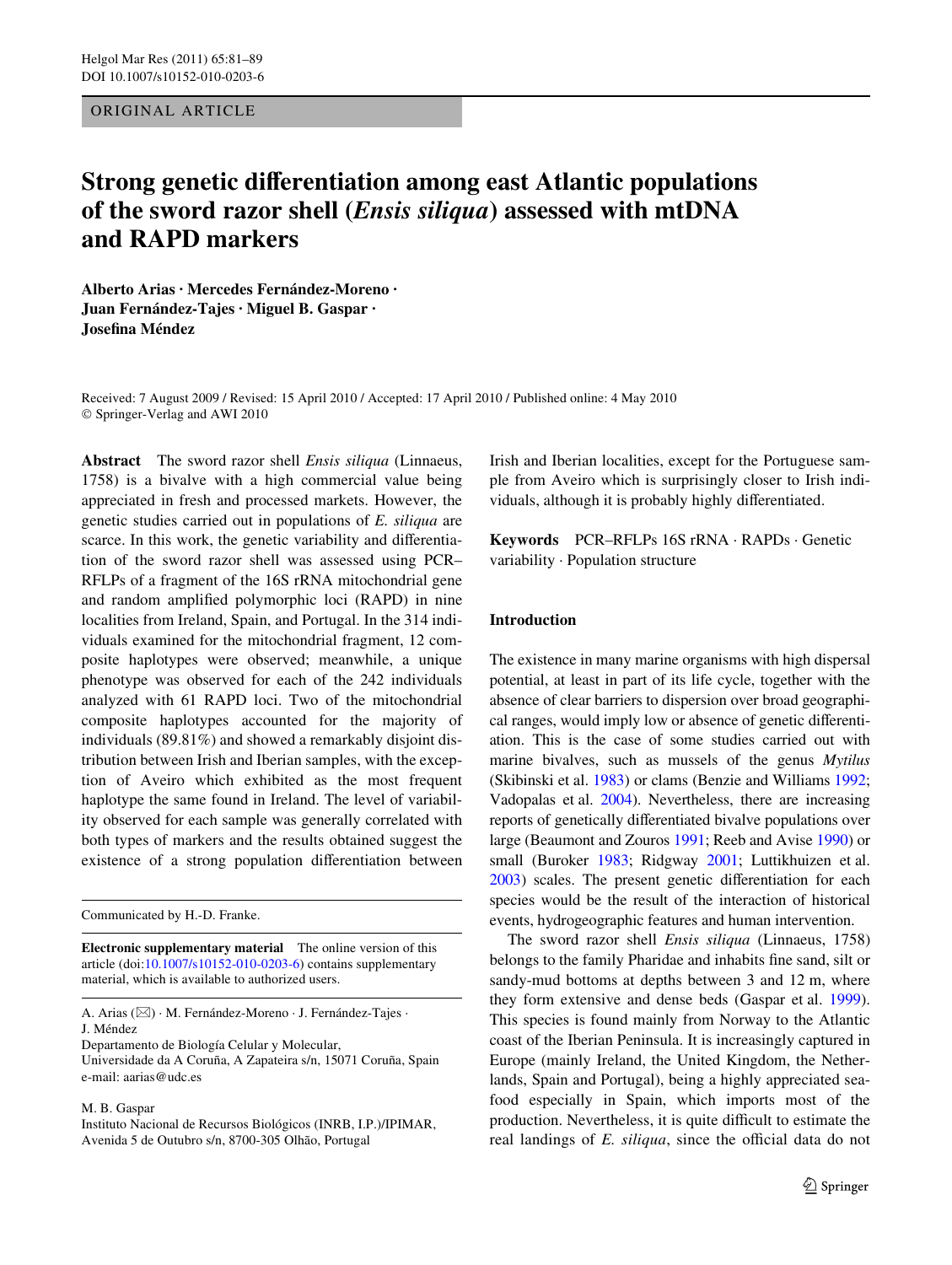reflect exactly the extracted amounts, mainly due to illegal catches and to misidentification of different Solenidae species. The FAO statistics evidences the overexploitation status of *E. siliqua* stocks in different countries, with periods where most production came from a single country, followed by a fall in the catches to minimum values.

Therefore, in order to preserve the natural populations of this species, to promote the rational exploitation of the fishing resources and to evaluate the possibility of stock enhancement by transplanting individuals from other regions, it is essential to assess the genetic variation and population differentiation throughout the geographical range of *E. siliqua*. Furthermore, since different genetic methodologies used in the same species may depict different genetic structures (Karl and Avise [1992](#page-8-5)), it is important to employ several kinds of molecular markers. Among them, RAPDs (Welsh and McClelland [1990\)](#page-8-6) allow a fast and convenient way to unravel the genetic diversity in species without a previous knowledge of the genome and have been extensively used to evaluate the population structure in molluscs (e.g. Huang et al. [2000;](#page-8-7) Holmes et al. [2003;](#page-8-8) Toro et al. [2004;](#page-8-9) Casu et al. [2005](#page-7-4); Barreiro et al. [2006;](#page-7-5) Holmes and Miller [2006](#page-8-10)). Similarly, the analysis of mitochondrial DNA has been useful in determining the genetic population structure of molluscan species (e.g. Wilding et al. [1997;](#page-8-11) Heipel et al. [1999;](#page-8-12) Kong et al. [2003;](#page-8-13) Luttikhuizen et al. [2003](#page-8-4); Nagashima et al. [2005;](#page-8-14) Mahidol et al. [2007\)](#page-8-15).

Until now, the only genetic study of sword razor shell populations was carried out by Fernández-Tajes et al. [\(2007](#page-7-6)), employing 61 RAPD loci to examine samples from six collecting sites: one from Ireland, three from Spain and two from Portugal. This work revealed small differences between the localities from Spain and Portugal, and higher values between these localities in the Iberian Peninsula and Ireland. Furthermore, evidences of an isolation by distance process were observed. The aim of the present study was to assess the genetic variability and differentiation in *E. siliqua*, increasing the number of localities previously analyzed along the European coast (Fernández-Tajes et al. [2007\)](#page-7-6) and employing an additional marker based on the mitochondrial DNA. The information gathered in the present study provides useful insights into the preservation of *E. siliqua* and for the sustainable management of the fishing resource.

## **Materials and methods**

#### Sample collection and DNA extraction

Individuals of *E. siliqua* of commercial size (12–15 cm) were collected from Ireland, Spain and Portugal, three sites in each country, by dredging or by scuba diving (Fig. [1](#page-1-0)). Immediately after collection, the razor clams were brought



<span id="page-1-0"></span>**Fig. 1** Map showing the approximate location of *Ensis siliqua* localities analyzed in Ireland: Strandford Lough (Str), Tyrella (Tyr) and Skerries (Ske); Spain: Celeiro (Cel), Fisterra (Fis) and Barra de Cangas (Bar); and Portugal: Aveiro (Ave), Setúbal (Set) and Olhão (Olh)

alive to the laboratory, dissected and preserved in 95% ethanol. DNA was isolated through the method described by Fernández-Tajes et al. [\(2007\)](#page-7-6).

### PCR–RFLPs of 16S rRNA gene

Part of a mitochondrial gene fragment (16S rRNA) was amplified using the universal primers 16Sar and 16Sbr (Palumbi [1996\)](#page-8-16). PCR was performed in  $25 \mu l$  of a solution containing 1 ng/µl DNA, 10 mM Tris–HCl, 50 mM KCl pH 8.3, 1.5 mM MgCl<sub>2</sub>, 2.5 mM dNTPs, 1 U of *Taq* DNA polymerase, and  $1 \mu M$  of each primer. The PCR profile consisted of one initial denaturation cycle of 3 min at 94°C, followed by 35 cycles at 94°C for 20 s, 51°C for 20 s, and 72 $\rm{°C}$  for 45 s. A final extension was carried out at 72 $\rm{°C}$  for 5 min. Five µl of each PCR product were electrophoresed through a  $1.0\%$  agarose gel to check the amplification. Five -l of 16S rRNA PCR product were singly digested with *Acs* I, *Alu* I, *Cfo* I, *Dra* I, *Hae* III and *Sty* I, using the conditions recommended by the manufacturer (Roche). The digests were resolved after electrophoresis on 2.5% agarose gels in  $1 \times$  TAE (40 mM Tris–acetate, 1 mM EDTA pH 8.0) and visualized after ethidium bromide staining.

#### RAPD amplification

The amplification and visualization of 61 RAPD loci obtained with five primers were carried out using the methodology described by Fernández-Tajes et al. [\(2007](#page-7-6)).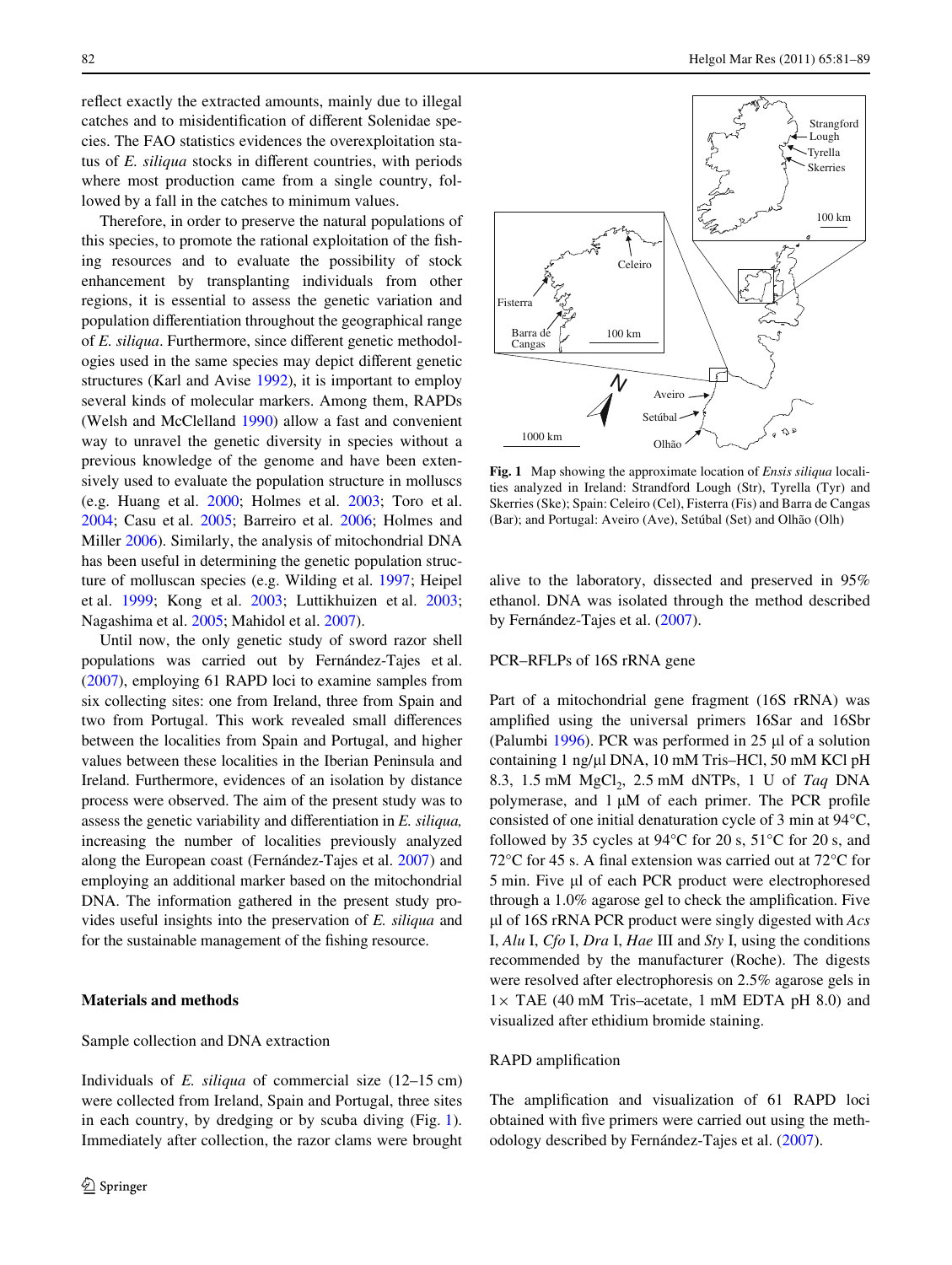#### Data analysis

Restriction profiles from mtDNA gene were alphabetically coded, A being the commonest. Each razor clam was assigned a 6-letter code (that of 16S rRNA digested with *Acs* I, *Alu* I, *Cfo* I, *Dra* I, *Hae* III and *Sty* I) to describe its composite haplotype (Table [1](#page-2-0)). In the RAPD analyses, the presence or absence of band for each of the 61 RAPD loci was scored for the samples from Aveiro, Skerries and Tyrella, for the other *E. siliqua* localities, the data gathered in the previous study by Fernández-Tajes et al. [\(2007](#page-7-6)) was used.

Haplotypic data were analyzed using Arlequin version 3.0 (Excoffier et al.  $2005$ ) to estimate frequencies and gene diversity (Nei [1987](#page-8-17)) among samples**.** The percentage of polymorphic bands (PPB), number of effective alleles  $(n_e)$ and Nei's [\(1987](#page-8-17)) gene diversity (*h*) were obtained with the POPGENE software (Yeh et al. [1997\)](#page-8-18) for RAPD data. In order to test if differences in sample size could be responsible for differences in the level of genetic diversity, data was bootstrapped. Ten thousand replicates, with a size equal to the minimum number of individuals analyzed for each type of marker (i.e. 19 or 22), were obtained, and the average expected heterozygosity was computed.

Haplotypic genetic differentiation was estimated with Arlequin by conventional pairwise  $F_{ST}$  computed from haplotype frequencies and an exact test of population differentiation (Raymond and Rousset [1995](#page-8-19)). The sequential Bonferroni correction (Rice [1989](#page-8-20)) was employed when multiple tests were performed. For RAPD data Nei's ([1987\)](#page-8-17) genetic distance, PhiPT (an analogous of  $F_{ST}$  fixation index), a Mantel test and a principal coordinate analysis (PCA) based on a matrix of Euclidean distances were calculated with GENALEX software (Peakall and Smouse [2006](#page-8-21)). A discriminant analysis was performed with R software (R Development Core Team [2009](#page-8-22)) on the resultant factors of RAPD data to assess the reliability with which individuals could be ascribed to their respective localities. An analysis of molecular variation (AMOVA) was also conducted with Arlequin and GENEALEX for haplotypic and RAPD data, respectively, to partition the total variance into variance components distributed among individuals, localities and regions.

The hidden population genetic structure was examined employing a model-based clustering method implemented in STRUCTURE 2.3 (Pritchard et al. [2000](#page-8-23)). In order to estimate the number of populations, the distribution of the estimated likelihood of *K* was examined and the  $\Delta K$  summary statistic of Evanno et al. ([2005\)](#page-7-8) was computed. Similarity among runs was calculated according to Rosenberg et al. ([2002\)](#page-8-24) using the R-script Structure-sum (Ehrich et al.  $2007$ ) with minor modifications. The program was run under the admixture and non admixture model, considering correlated and independent allele frequencies and employing or not sampling locations as prior information to assist the clustering, for *K* values between 1 and 9. For each *K* value, 10 runs with a 2  $\times$  10<sup>4</sup> burnin followed by a 2  $\times$  10<sup>4</sup> steps (different runs lengths ranging  $10^4$ – $10^6$  were tested). Furthermore, since Evanno et al. ([2005\)](#page-7-8) showed that this  $\Delta K$  method detects the uppermost level of population structure

<span id="page-2-0"></span>Table 1 Relative composite haplotypes frequencies in *Ensis siliqua* from digestion of part of the 16S rRNA gene in 314 individuals; order of restriction enzymes: *Acs* I, *Alu* I, *Cfo* I, *Dra* I, *Hae* III and *Sty* I

| Code           | Haplotype           | Str   | Tyr   | Ske   | Cel      | Fis      | Bar      | Ave      | Set   | Olh   |
|----------------|---------------------|-------|-------|-------|----------|----------|----------|----------|-------|-------|
| H1             | <b>AAAAAA</b>       |       |       |       | 0.962    | 0.940    | 0.887    |          | 1.000 | 0.923 |
| H2             | ADAAAA              |       |       |       | $0.038*$ |          |          |          |       |       |
| H <sub>3</sub> | AEAAAA              |       |       |       |          |          | $0.019*$ |          |       |       |
| H <sub>4</sub> | <b>BAAAAA</b>       |       |       |       |          |          |          | $0.037*$ |       |       |
| H <sub>5</sub> | <b>BBAAAA</b>       | 0.771 | 1.000 | 1.000 |          |          |          | 0.667    |       |       |
| H <sub>6</sub> | <b>BBAAAB</b>       | 0.125 |       |       |          |          |          |          |       |       |
| H7             | <b>BBAABB</b>       | 0.104 |       |       |          |          |          |          |       |       |
| H <sub>8</sub> | CAAAAA              |       |       |       |          | $0.020*$ |          |          |       |       |
| H <sub>9</sub> | <b>CBAAAA</b>       |       |       |       |          |          |          | 0.296    |       |       |
| H10            | <b>DAAAAA</b>       |       |       |       |          | 0.040    | 0.057    |          |       |       |
| H11            | <b>ECAAAA</b>       |       |       |       |          |          | 0.038    |          |       |       |
| H12            | <b>FEABAA</b>       |       |       |       |          |          |          |          |       | 0.077 |
|                | $\boldsymbol{N}$    | 48    | 22    | 38    | 26       | 50       | 53       | 27       | 24    | 26    |
|                | Haplotype diversity | 0.387 | 0.000 | 0.000 | 0.077    | 0.117    | 0.213    | 0.484    | 0.000 | 0.148 |

\* Composite haplotypes carried by single individuals. *N*: sample size. Locality abbreviations according to Fig. [1](#page-1-0)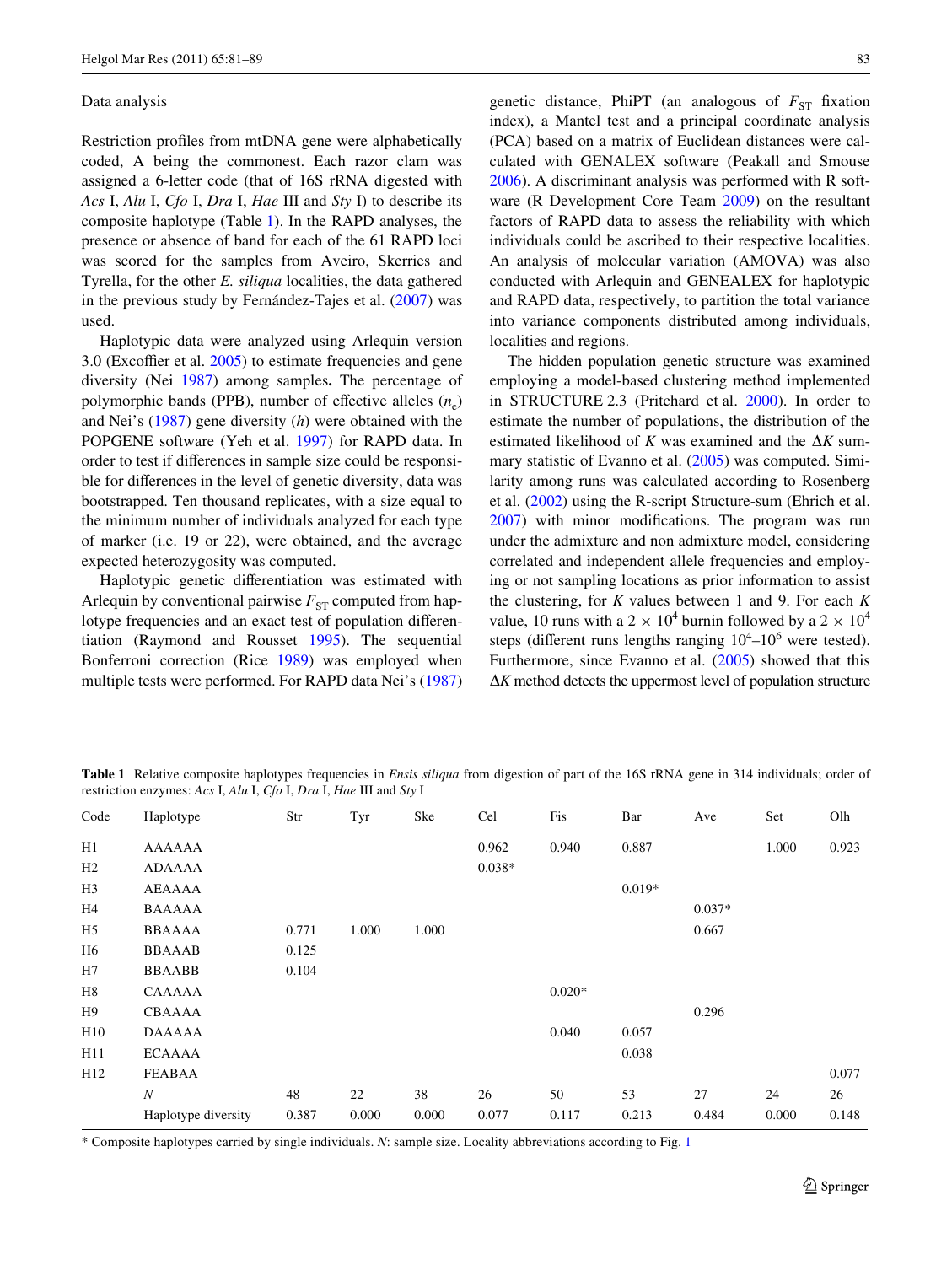when several hierarchical levels exist, the analyses were repeated on each of the groups inferred.

## **Results**

In all individuals, one fragment of 510 bp of the 16S rRNA was obtained. After digestion, in some individuals (7.96%) the sum of fragments was higher than the size of the PCR product and these patterns might be attributed to the presence of heteroplasmy in *E. siliqua*. The fact that they were consistently reproducible allows for their use as genetic markers (González Ittig and Gardenal [2002\)](#page-7-10).

In the 314 individuals examined, 12 composite haplotypes were observed, with four of these being present in only one individual (Table [1\)](#page-2-0). Gene diversity (Nei [1987\)](#page-8-17) oscillated from zero in the localities with one composite haplotype to  $0.484$  in Aveiro (mean =  $0.158$ ). No compos-

<span id="page-3-0"></span>**Table 2** Genetic variation statistics of the localities of *Ensis siliqua* examined with 61 RAPD loci

| Locality   | Ν  | PPB $(\% )$ | $n_e$ | I     | h     |
|------------|----|-------------|-------|-------|-------|
| Str        | 32 | 98.361      | 1.544 | 0.490 | 0.324 |
| Tyr        | 22 | 85.246      | 1.449 | 0.415 | 0.272 |
| Ske        | 28 | 75.410      | 1.389 | 0.358 | 0.235 |
| Cel        | 24 | 91.803      | 1.548 | 0.479 | 0.320 |
| Fis        | 35 | 98.361      | 1.625 | 0.535 | 0.361 |
| Bar        | 33 | 98.361      | 1.623 | 0.527 | 0.356 |
| Ave        | 19 | 86.885      | 1.365 | 0.358 | 0.228 |
| <b>Set</b> | 26 | 93.443      | 1.524 | 0.463 | 0.308 |
| Olh        | 23 | 96.721      | 1.521 | 0.465 | 0.307 |

For each site the sample size (*N*), percentage of polymorphic bands (*PPB*) effective number of alleles  $(n_e)$ , Shannon index (*I*) and expected heterozygosity (*h*) are indicated

Locality abbreviations according to Fig. [1](#page-1-0)

ite haplotype was shared among all localities, with H1 and H5 accounting for the majority of individuals (89.81%) and being present in five and four samples. It is remarkable that the most frequent haplotype in Aveiro (H5) was the same that in the Irish localities, instead of H1 that was present in geographically nearer sites.

The 242 sword razor shells scored for 61 RAPD loci obtained with five primers showed a unique phenotype. The proportion of polymorphic loci observed in these nine collecting sites ranged from 75.41% for Skerries to 98.36% for Fisterra, Barra, and Strangford Lough. The effective number of alleles per locus, the Shannon Index and the Nei's gene diversity (Table [2](#page-3-0)) were 1.365 to 1.625, 0.358 to 0.535 and 0.228 to 0.361, respectively, with Aveiro, Tyrella and Skerries presenting the lower values.

The mean expected heterozygosity values obtained after bootstrapping were remarkably similar to those obtained with the original data (the maximum discrepancy between values was 0.020 and 0.018 for PCR–RFLPs and RAPDs, respectively, data not shown), suggesting that differences in sample sizes could not explain differences between methods or localities.

The pairwise  $F_{ST}$  values and differentiation tests computed from haplotype frequencies showed similar results (Table [3\)](#page-3-1). After sequential Bonferroni correction 23 and 24 values were significant for  $F_{ST}$  values and differentiation tests, respectively. Based on these results, the Spanish and Portuguese localities (except Aveiro) formed a homogeneous group. On the other hand, the Irish localities showed significant differences, with Strangford Lough differing from Skerries, but not from Tyrella. Finally, the pairwise  $F_{ST}$  value, but not the differentiation test, was significant between Aveiro and Strangford Lough.

Nei's genetic distance and PhiPT values for RAPD data (Table [4\)](#page-4-0) depicted a similar situation to that observed with mtDNA. The lowest values were observed between Spanish

| $0.000**$<br>$0.000**$<br>$0.000**$<br>$0.000**$<br>$0.003**$<br>0.058<br>$0.000**$<br>Str             | $0.000**$<br>$0.000**$ |
|--------------------------------------------------------------------------------------------------------|------------------------|
|                                                                                                        |                        |
| Ske<br>$0.137**$<br>NC<br>$0.000**$<br>$0.000**$<br>$0.000**$<br>$0.001**$<br>$0.000**$                |                        |
| Tyr<br>$0.000**$<br>$0.000**$<br>$0.000**$<br>$0.004**$<br>$0.000**$<br>$0.000**$<br>$0.103*$<br>0.000 |                        |
| 1.000<br>Cel<br>$0.732**$<br>$0.969**$<br>$0.958**$<br>$0.000**$<br>0.476<br>0.411<br>0.356            |                        |
| Fis<br>$0.750**$<br>$0.934**$<br>$0.920**$<br>0.684<br>$0.000**$<br>1.000<br>0.227<br>$-0.010$         |                        |
| $0.703**$<br>$0.855**$<br>Bar<br>$0.878**$<br>0.007<br>$0.000**$<br>0.170<br>$-0.004$<br>0.729         |                        |
| $0.319**$<br>$0.250**$<br>$0.716**$<br>$0.742**$<br>$0.683**$<br>$0.000**$<br>$0.108*$<br>Ave          | $0.000**$              |
| $0.755**$<br>$1**$<br>1**<br>0.004<br>0.492<br>Set<br>$-0.003$<br>0.029<br>$0.746**$                   |                        |
| Olh<br>$0.706**$<br>$0.940**$<br>$0.920**$<br>0.003<br>$0.682**$<br>0.001<br>0.003<br>0.036            |                        |

<span id="page-3-1"></span>Table 3 Genetic differentiation between samples of *Ensis siliqua* based on PCR–RFLPs of part of the 16S rRNA gene

Pairwise  $F_{ST}$  values below the diagonal and *P*-values of the differentiation test above the diagonal

*NC* not calculable. Locality abbreviations according to Fig. [1](#page-1-0)

\* Significant at  $P < 0.05$ . \*\* Significant after sequential Bonferroni Correction.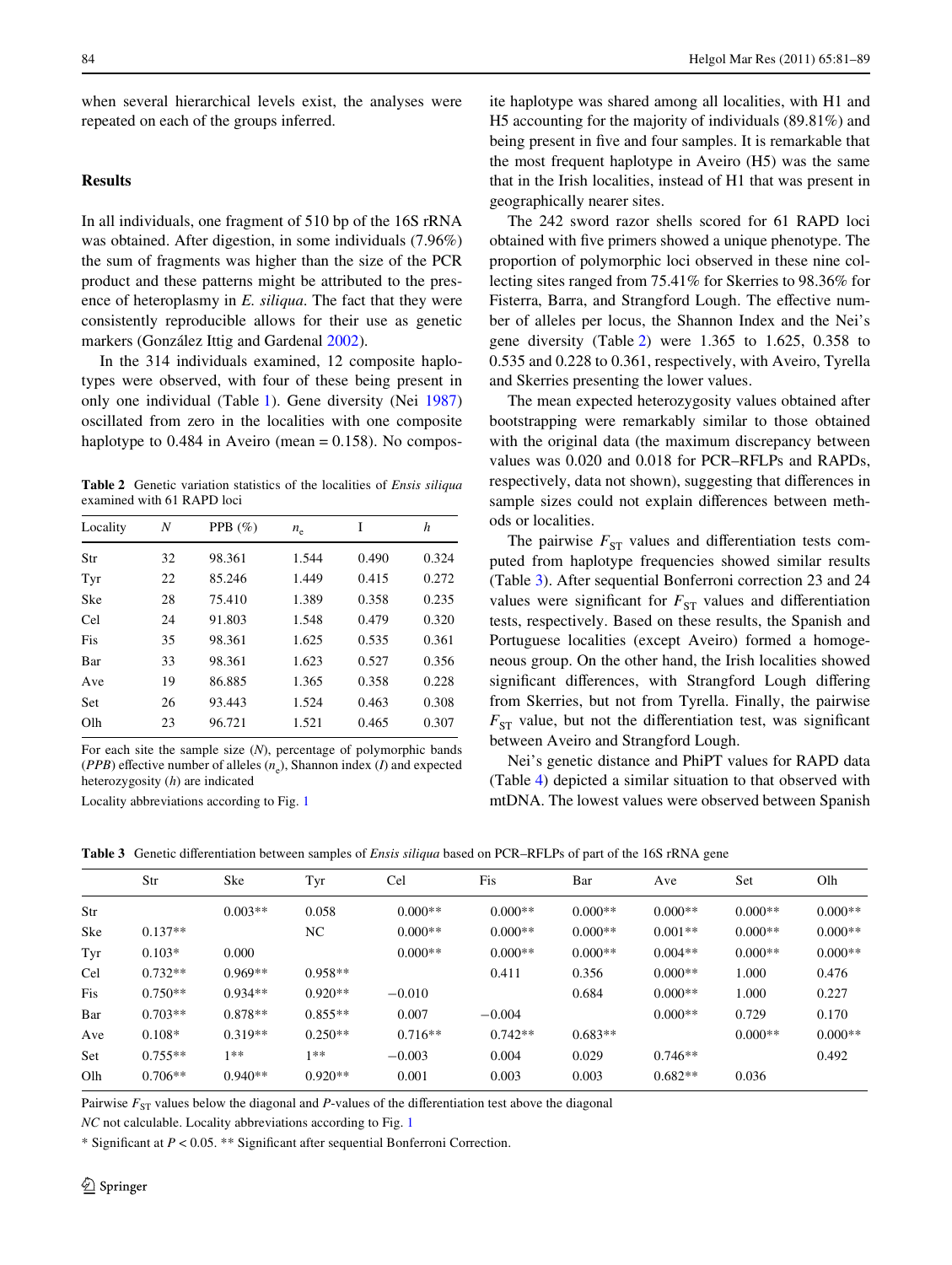|     | Str   | Tyr   | Ske   | Cel   | Fis   | Bar   | Ave   | Set   | Olh   |
|-----|-------|-------|-------|-------|-------|-------|-------|-------|-------|
| Str |       | 0.142 | 0.252 | 0.209 | 0.184 | 0.225 | 0.147 | 0.241 | 0.202 |
| Tyr | 0.086 |       | 0.352 | 0.327 | 0.292 | 0.309 | 0.246 | 0.363 | 0.316 |
| Ske | 0.141 | 0.179 |       | 0.360 | 0.316 | 0.357 | 0.295 | 0.392 | 0.327 |
| Cel | 0.130 | 0.208 | 0.226 |       | 0.052 | 0.051 | 0.331 | 0.126 | 0.196 |
| Fis | 0.087 | 0.172 | 0.182 | 0.040 |       | 0.069 | 0.291 | 0.160 | 0.178 |
| Bar | 0.128 | 0.189 | 0.227 | 0.043 | 0.046 |       | 0.319 | 0.149 | 0.137 |
| Ave | 0.060 | 0.101 | 0.131 | 0.190 | 0.135 | 0.169 |       | 0.330 | 0.300 |
| Set | 0.114 | 0.223 | 0.237 | 0.068 | 0.070 | 0.067 | 0.161 |       | 0.190 |
| Olh | 0.103 | 0.204 | 0.195 | 0.117 | 0.092 | 0.070 | 0.152 | 0.091 |       |
|     |       |       |       |       |       |       |       |       |       |

<span id="page-4-0"></span>**Table 4** Pairwise Nei's genetic distance (below the diagonal) and PhiPT values (above the diagonal) between nine *Ensis siliqua* localities obtained with 61 RAPD loci

Locality abbreviations according to Fig. [1](#page-1-0)



<span id="page-4-1"></span>**Fig. 2** Principal coordinate analysis of nine *Ensis siliqua* localities based on 61 random amplified polymorphic DNA loci. Locality abbreviations according to Fig. [1](#page-1-0)

samples and the highest between Irish sampling sites and the remaining localities, except Aveiro that showed a lower genetic distance/PhiPT with Irish populations. The Mantel test revealed a low but significant correlation ( $R^2 = 0.153$ , *P* < 0.050) between genetic and geographic distances. When the locality of Aveiro was removed from the analysis, the coefficient of determination increased its value to 0.381 and was highly significant  $(P < 0.001)$ .

Genetic similarities among the 242 *E. siliqua* individuals for RAPD data were also examined by principal coordinate analysis (PCA). The first three coordinates explained  $67.33\%$  of the total variation and the plot of the first two factors supported the previous results, revealing two groupings, one composed by the localities from the Iberian Peninsula (except Aveiro) and another containing the Irish populations together with Aveiro (Fig. [2\)](#page-4-1). Furthermore, this analysis also pointed to the existence of differentiation between Skerries and the rest of Irish localities. The discriminant analysis indicated that 57.44 and 98.76% of individuals could be assigned to their original localities and the two groups previously described, respectively.

Analysis of molecular variance based on the groups inferred from previous analyses (i.e. one group composed by the Iberian samples except Aveiro and other comprising the rest of localities) revealed that 80.39 and 14.08% of the total variance could be attributed to among groups differences for mtDNA and RAPDs, respectively (Table [5](#page-5-0)). Any attempt to form other groupings resulted in a decrease in the among groups variance.

Results found for RAPDs data using STRUCTURE under different models were congruent and confirmed the clear genetic differentiation observed in the previous analysis. On the contrary, the assignments obtained with mtDNA PCR–RFLPs were roughly symmetric to all populations, suggesting no population structure, except when sampling locations were employed as prior information to assist the clustering. This is not an unexpected result bearing in mind that only one marker was employed. Therefore, to allow the comparison between results obtained with both type of markers the admixture model, recommended as a starting point for most analyses in the STRUCTURE documentation, with correlated allele frequencies and using sampling location as prior information was employed (Fig. [3](#page-5-1)). MtDNA PCR–RFLPs and RAPDs showed a high value for Evanno et al's ([2005\)](#page-7-8)  $\Delta K$  at  $K = 2$ , the other values being close to zero (Online Resource 1). Similarly, mtDNA PCR– RFLPs showed the higher likelihood at this value of *K*. On the contrary, for RAPDs, the likelihood continued to increase after  $K = 2$ , but this value seemed to capture the major structure of the data and runs with higher *K* producing less consistent results. The average similarity for  $K = 2$ between runs for each type of marker and between markers was higher than 0.97 and 0.80, respectively. According to Rosenberg et al. ([2002\)](#page-8-24), these values correspond to large and moderate similarity coefficients, respectively. In order to detect lower level structure, as suggested by Evanno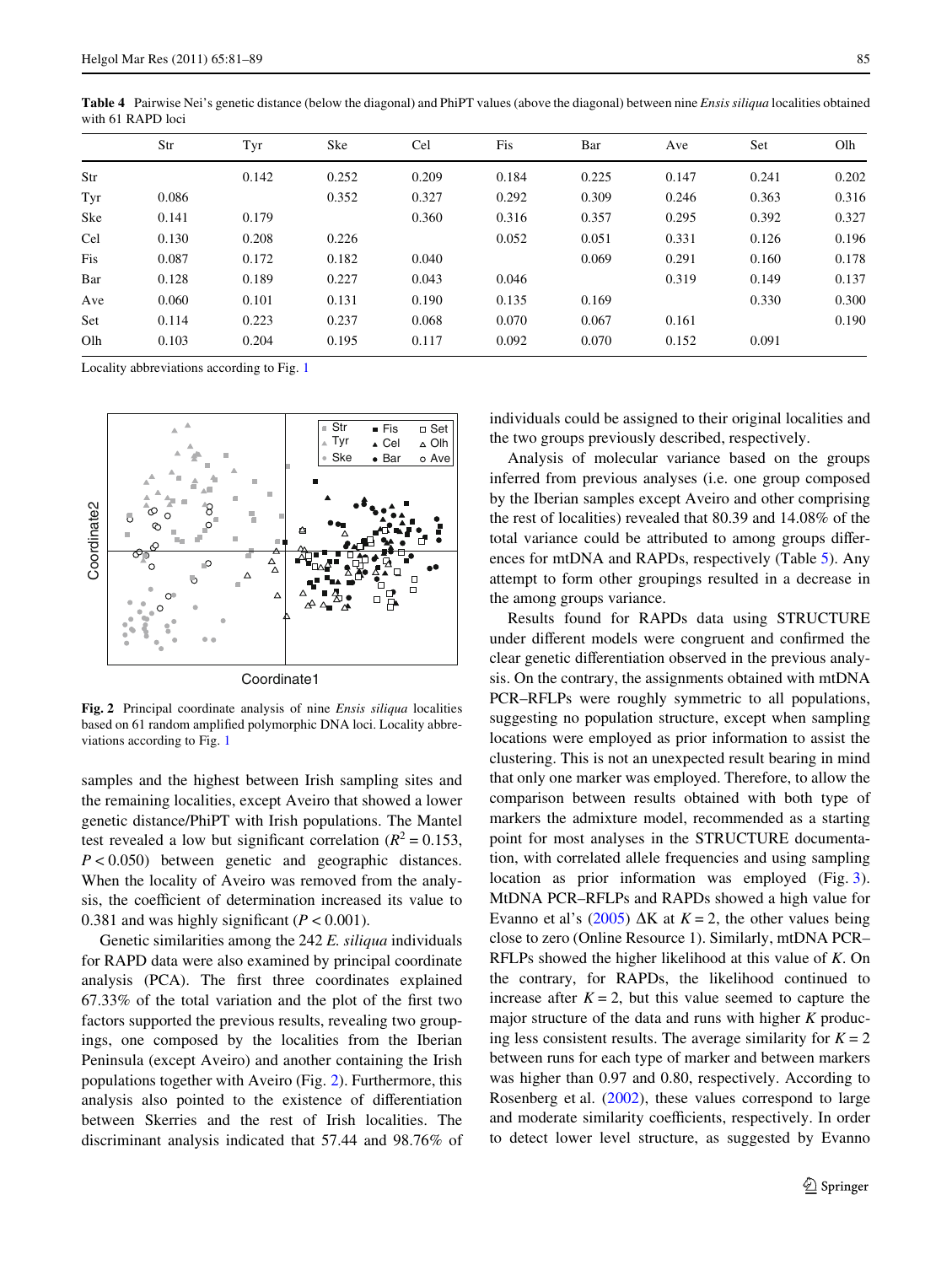| Source of variation            | df            | Sum of<br>squares | Variance<br>components | Percentage<br>of variation | $P$ -value |
|--------------------------------|---------------|-------------------|------------------------|----------------------------|------------|
| (a)                            |               |                   |                        |                            |            |
| Among groups                   |               | 61.725            | 0.398                  | 80.39                      | < 0.001    |
| Among localities within groups | ┑             | 2.953             | 0.010                  | 2.00                       | < 0.001    |
| Within localities              | 305           | 26.596            | 0.087                  | 17.61                      | 0.008      |
| Total                          | 313           | 91.274            | 0.495                  |                            |            |
| (b)                            |               |                   |                        |                            |            |
| Among groups                   |               | 315.555           | 2.083                  | 14.08                      | 0.001      |
| Among localities within groups | $\mathcal{I}$ | 480.992           | 2.182                  | 14.75                      | 0.001      |
| Within localities              | 233           | 2453.065          | 10.528                 | 71.17                      | 0.001      |
| Total                          | 241           | 3249.612          | 14.793                 |                            |            |

<span id="page-5-0"></span>**Table 5** AMOVA analysis, based on (a) PCR–RFLPs of part of the 16S rRNA gene and (b) RAPD data for *Ensis siliqua*

Two groups were considered, one composed by the Iberian localities but Aveiro and other by the remaining samples

(a) mtDNA,  $F_{SC} = 0.102$ ,  $F_{ST} = 0.824$ ,  $F_{CT} = 0.804$  (b) RAPDs  $F_{SC} = 0.141$ ,  $F_{ST} = 0.172$ ,  $F_{CT} = 0.288$ 





<span id="page-5-1"></span>**Fig. 3** Most likely population structure, obtained with STRUCTURE under the admixture model, independent frequencies allele frequencies and using sampling locations as prior information (see text for details)

et al. [\(2005](#page-7-8)), the analysis was repeated within the groups. In each analysis, *K* was set to vary between 1 and the number of localities in each group. For mtDNA, PCR–RFLPs data results suggested absence of population structure for both groups. Runs for  $K$  different from one displayed a very high variance and no individuals were strongly assigned. For the group composed by the Iberian samples except Aveiro, the RAPDs results showed for  $K = 4$  the higher likelihood and the maximum  $\Delta K$ . Nevertheless, the absence of clear break among the likelihoods of the different *K* resulted in a very low  $\Delta K$ , indicating absence of genetic differentiation. On the other hand, the maximum value for the estimated likelihood of *K* was found at  $K = 4$  for the group comprising the Irish localities and Aveiro. Nevertheless, for *K* values higher than 2, the likelihood showed only a slight increase and  $\Delta K$  displayed a high peak at  $K = 2$ , suggesting the presence of two differentiated populations, separating Skerries from the rest of localities (Online Resource 1).

## **Discussion**

The analysis of *E. siliqua* samples with a fragment of the 16S rRNA gene digested with six enzymes and five RAPD primers allowed identifying 12 composite haplotypes and examining 61 RAPD loci, respectively. Two composite haplotypes, H1 and H5, accounted for most of the individuals and showed a remarkable disjoint distribution. On the contrary, each individual characterized with the RAPD loci displayed a unique pattern, which is not unexpected taking into account the high genetic variation usually detected using RAPD primers and the number of loci examined. The high frequency of H1 and H5, together with their presence in several localities, suggests their older origin and the existence of gene flow, past or present, between the localities sharing one of the haplotypes. In contrast, the other haplotypes (except H10), were limited to a single locality. This indicates a more recent origin of these haplotypes and in case of isolation could result in private haplotypes characteristic of a specific locality.

The values of haplotype diversity per locality (0 to 0.484) were similar to those reported for other bivalves for the 16S rRNA mitochondrial gene (Wilding et al. [1997;](#page-8-11) Saavedra and Pena [2004](#page-8-25); Fernández-Moreno et al. [2008](#page-7-11)). However, haplotype diversity is a rough measure of variability that is highly dependent on the number or restriction enzymes employed, the technique chosen and the rate of mutation of the mitochondrial region used. On the other hand, the genetic variability observed for the RAPD markers within samples was higher than that obtained from other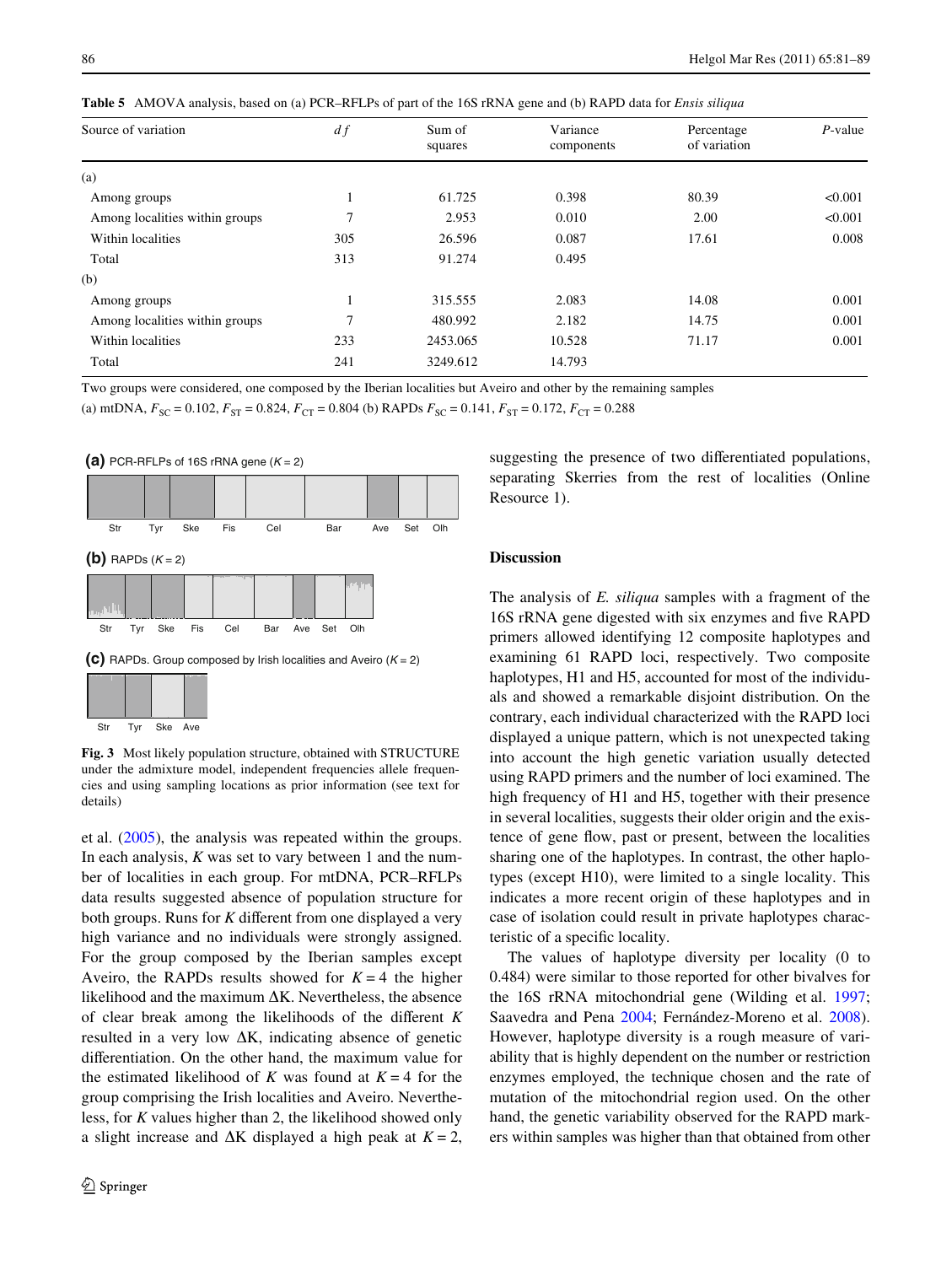marine species (e.g. De Wolf et al. [1998;](#page-7-12) Ma et al. [2000](#page-8-26); Aranishi and Okimoto [2004\)](#page-7-13).

The level of variability observed for each sample was generally correlated in both types of markers. Nevertheless, some striking differences were detected, such as Aveiro showing the highest and the lowest values of haplotype and RAPD diversity, respectively, and Fisterra with an intermediate and maximum mitochondrial and RAPD diversity, respectively. The discrepancy between mtDNA and RAPD diversity could be the result of the different nature of these markers. First, RAPDs are less likely to be subjected to selection than mtDNA, since most of the regions targeted probably correspond to nonexpressed DNA. Second, the high mutation rate in RAPDs would result in rapid recovery of RAPD variation from population bottlenecks. Third, the mitochondrial genome acts as a single locus, providing a single estimate, and has an effective size that is half of nuclear markers being more sensitive to genetic drift.

The differences observed for Fisterra might be related to historical fluctuations in the abundance of *E. siliqua*. This locality suffered an interruption in extractive activity from 1978 to 1983 (due to low cost-effectiveness) and an important decrease in the production in the last years of the 20th century (Guerra Díaz and Gabín Sánchez [2008](#page-8-27)). In the case of Aveiro, a nonexploited locality, one or more of the factors stated before could have contributed to the observed discrepancy.

The existence of genetic differentiation among the samples analyzed in this study is supported by both mitochondrial PCR–RFLPs and RAPD markers. The different analyses suggested absence or low genetic differentiation among Spanish and Portuguese localities (except Aveiro), but heterogeneity with the remaining samples. Therefore, these localities might be acting as a single interbreeding population with high levels of gene flow among them. The Mantel test was significant even when Aveiro locality was included, although the low coefficients of determination seemed to not support an isolation by distance process, contrasting with the results observed by Fernández-Tajes et al. ([2007](#page-7-6)), this discrepancy being probably caused by the inclusion of a single Irish locality in that work.

The comparison among Irish localities usually showed higher values of differentiation and Aveiro was surprisingly close to those sites. The analyses globally suggested the existence of homogeneity of the Strangford Lough sample with Tyrella but not with Skerries. Strangford Lough is a long, narrow, enclosed sea basin, generally less than 10 m depth, with a narrow tidal outlet to the Irish Sea in its southern end and with extremely strong currents up to 4 m/s. The structure of this lough and an estimated water residence time of 4–28 days (Ferreira et al. [2008\)](#page-7-14) suggest that a certain larval retention might occur. Therefore, even if Skerries and Strangford Lough are relatively near (less than 50 km apart), some restriction to gene flow might exist.

In the case of Aveiro, only the pairwise  $F_{ST}$  values for mitochondrial PCR–RFLPs and PhiPT for RAPD data indicated homogeneity with another locality, Strangford Lough. However, these localities presented a considerable frequency of locality-specific mitochondrial haplotypes, suggesting that these samples are in fact highly differentiated. The lack of similarity between Aveiro and the remaining samples suggests that this locality may be predominantly self-recruiting.

Several works have suggested the existence of some mechanism that might affect the larval dispersion in Aveiro (Santos et al. [2004,](#page-8-28) [2007](#page-8-29); Peliz et al. [2007](#page-8-30)). Santos et al.  $(2007)$  found that the upwelling events could significantly change the distribution of early larval stages of *Sardina pilchardus*, and Peliz et al. [\(2007\)](#page-8-30) working with a dispersal model for larvae crab obtained a good fit between the release of floats from Aveiro and a large part of the floats retained in the shelf zone near the emission points. In addition, Shanks and Brink ([2005\)](#page-8-31) observed that the larvae of the congeneric species *E. directus* were below the thermocline, being swept onshore during upwelling events. In the Atlantic coast of the Iberian Peninsula, southward winds during summer generate coastal upwelling, and this period overlaps with the spawning season of *E. siliqua* in Portugal (Gaspar and Monteiro [1998\)](#page-7-15). Therefore, larval retention might explain the results obtained in the present study, although species-specific studies are needed and considerable interannual variation might exist.

To explain the fact that the dominant haplotype is the same in Ireland and Aveiro, and the low genetic differentiation obtained with RAPD markers for these localities, some hypotheses can be proposed. Although possible, an independent origin of the genetic composition is unlikely to have occurred. Since nucleotide mutations in mtDNA are usually rare, individuals that share a particular mutation are generally assumed to descend from a common ancestor (Hartl and Clark [1989\)](#page-8-32) and it is highly improbable that the frequencies for the 61 RADP loci reached similar values merely by random changes.

It is possible that the genetic variability observed in this study was already present in ancestral populations. The commonest haplotypes, H1 and H5, might be an antique polymorphism, one of them being removed (for example due to genetic drift) or maintained (if the haplotypes had a selective advantage to particular habitats) in the individuals that originated the populations analysed in this work. The origin and distribution of molecular variation of these populations is expected to have been shaped by the major climatic changes that occurred during the Pleistocene, and specifically by the last glacial maximum (approximately 20,000 years ago). The subsequent expansion after the glacial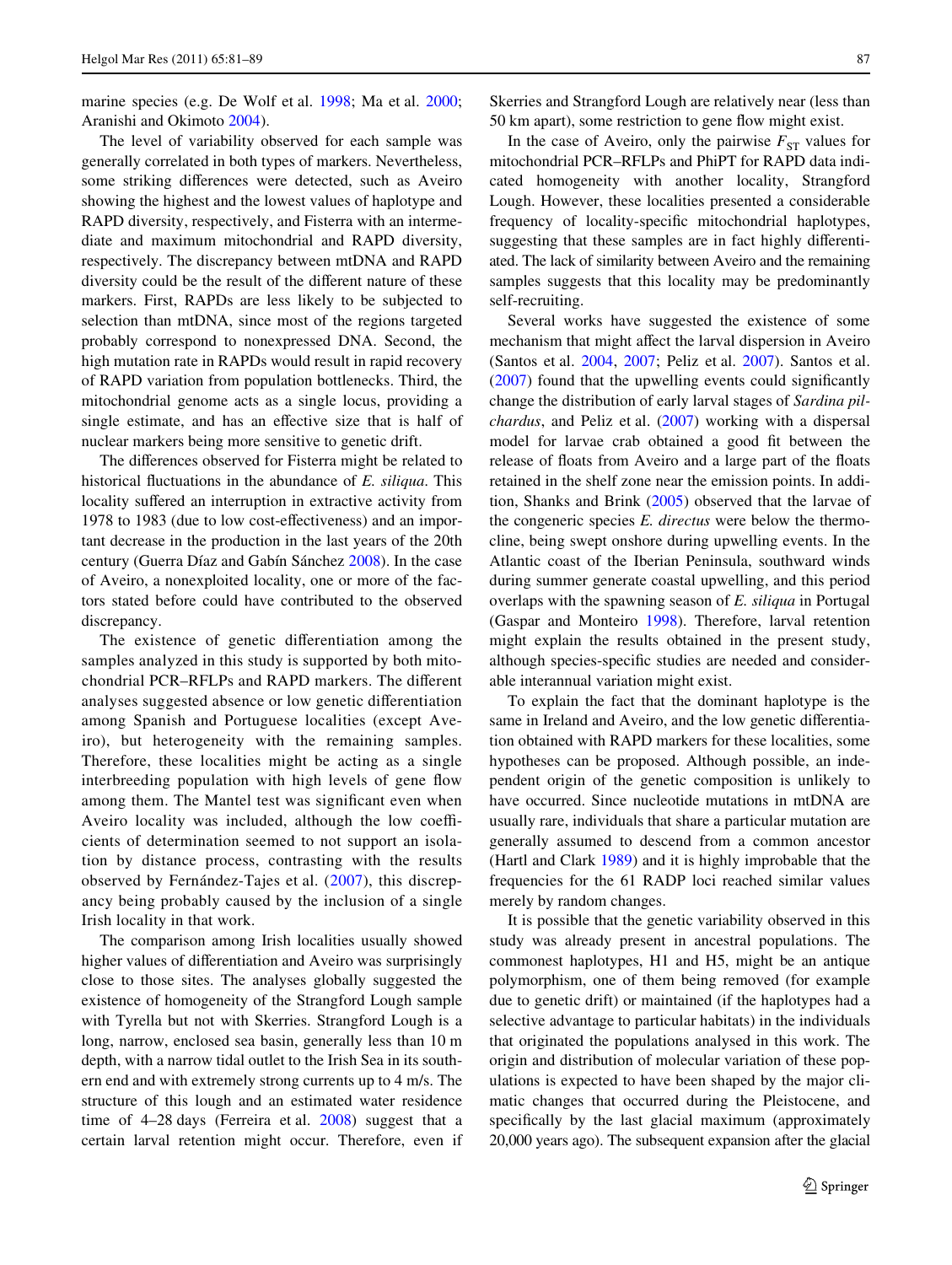events would have created opportunities for population subdivision, and the succession of multiple founder effects along the colonizing route from southern Europe could have lead to loss of haplotypes and changes in the frequency of RAPD loci. But again the RAPD markers, given their high mutation rate, should have accumulated more changes in their allelic frequencies.

Finally, the similarity among Aveiro and the Irish localities may be caused by the migration of individuals, with the haplotype H5 and the RAPD frequency composition being originated in one of those regions. The main surface and intermediate currents over the North Atlantic (see Beaugrand et al. [2001](#page-7-16) and references therein) suggest that the most probable route of transport of larvae is from the Iberian Peninsula to the east coast of Ireland. Nevertheless, if a continuous genetic exchange existed between Aveiro and Ireland it would probably have also influenced the haplotypic and RAPD composition of the neighbor localities, which was not observed in this study. Alternatively, an anthropogenic intervention, for example through the transport of larvae in the ballast water of ships is a feasible process. This was how a closely related species of the same genus, the American jack-knife clam *E. directus*, was involuntary introduced in Europe (Von Cosel et al. [1982](#page-8-33)). Therefore, and taking into account that the Aveiro harbor has a remarkable activity, the anthropogenic transport of larvae is the most plausible explanation to explain the similarity between Aveiro and the Irish localities.

The present results obtained employing mitochondrial and RAPD markers suggest the existence of a strong population differentiation between Irish and Iberian localities (except Aveiro) and absence of gene flow. This corroborates the growing evidence that significant population structure may exist in marine species, especially those with low or null mobility as adults. Therefore, management plans that take into account the differences among localities identified in this work are needed to carry out a rational exploitation of these fishing resources. The unexpected genetic composition of the sword razor shell from Aveiro, which was more similar to the Irish populations than to the other Iberian localities (but that is probably highly differentiated), indicates that this population may be predominantly selfrecruiting and that the genetic variability and population differentiation in *E. siliqua* probably has been shaped by human intervention.

**Acknowledgments** This work was funded by Community Initiative Programmes (INTERREG-IIIB, Atlantic Area) Sustainable HARvesting of *Ensis* (090–SHARE) and Towards Integrated Management of *Ensis* Stocks (206–TIMES) from the European community. We thank Dr S. P. Holmes and an anonymous reviewer for helpful comments and advice on the manuscript. We are grateful to Mrs Adele and Dr Dai Roberts for supplying sword razor shell samples and to Mr Jose Garcia Gil for his technical assistance.

#### **References**

- <span id="page-7-13"></span>Aranishi F, Okimoto T (2004) Genetic relationship between cultured populations of Pacific oyster revealed by RAPD analysis. J Appl Genet 45:435–443
- <span id="page-7-5"></span>Barreiro R, Couceiro L, Quintela M, Ruiz JM (2006) Population genetic structure of the prosobranch *Nassarius reticulatus* (L.) in a ria seascape (NW Iberian Peninsula) as revealed by RAPD analysis. Mar Biol 148:1051–1060
- <span id="page-7-16"></span>Beaugrand G, Ibanez F, Lindley JA (2001) Geographical distribution and seasonal and diel changes in the diversity of calanoid copepods in the North Atlantic and North Sea. Mar Ecol Prog Ser 219:189–203
- <span id="page-7-1"></span>Beaumont AR, Zouros E (1991) Genetics of scallops. In: Shumway SE (ed) Scallops: biology, ecology and aquaculture. Elsevier, Amsterdam, pp 585–617
- <span id="page-7-0"></span>Benzie JAH, Williams ST (1992) Genetic-structure of giant clam (*Tridacna maxima*) populations from reefs in the Western Coral Sea. Coral Reefs 11:135–141
- <span id="page-7-2"></span>Buroker N (1983) Genetic differentiation and population structure of the American oyster *Crassostrea virginica* (Gmelin) in Chesapeake Bay. J Shellfish Res 3:153-167
- <span id="page-7-4"></span>Casu M, Maltagliati F, Cossu P, Lai T, Galletti MC, Castelli A, Commito JA (2005) Fine-grained spatial genetic structure in the bivalve *Gemma gemma* from Maine and Virginia (USA), as revealed by inter-simple sequence repeat markers. J Exp Mar Biol Ecol 325:46–54
- <span id="page-7-12"></span>De Wolf H, Backeljau T, Verhagen R (1998) Congruence between allozyme and RAPD data in assessing macrogeographical genetic variation in the periwinkle *Littorina striata* (Mollusca, Gastropoda). Heredity 81:486–492
- <span id="page-7-9"></span>Ehrich D, Gaudeul M, Assefa A, Koch MA, Mummenhoff K, Nemomissa S, Consortium I, Brochmann C (2007) Genetic consequences of Pleistocene range shifts: contrast between the Arctic, the Alps and the East African mountains. Mol Ecol 16:2542–2559
- <span id="page-7-8"></span>Evanno G, Regnaut S, Goudet J (2005) Detecting the number of clusters of individuals using the software STRUCTURE: a simulation study. Mol Ecol 14:2611–2620
- <span id="page-7-7"></span>Excoffier L, Laval G, Schneider S (2005) Arlequin ver. 3.0: an integrated software package for population genetics data analysis. Evol Bioinform Online 1:50
- <span id="page-7-11"></span>Fernández-Moreno M, Arias-Pérez A, Freire R, Méndez J (2008) Genetic analysis of *Aequipecten opercularis* and *Mimachlamys varia* (Bivalvia: Pectinidae) in several Atlantic and Mediterranean localities, revealed by mitochondrial PCR-RFLPs: a preliminary study. Aquac Res 39:474–481
- <span id="page-7-6"></span>Fernández-Tajes J, Gaspar M, Martinez-Patino D, McDonough N, Roberts D, Gonzalez-Tizon A, Martinez-Lage A, Mendez J (2007) Genetic variation of the razor clam *Ensis siliqua* (Jeffreys, 1875) along the European coast based on random amplified polymorphic DNA markers. Aquac Res 38:1205–1212
- <span id="page-7-14"></span>Ferreira JG, Hawkins AJS, Monteiro P, Moore H, Service M, Pascoe PL, Ramos L, Sequeira A (2008) Integrated assessment of ecosystem-scale carrying capacity in shellfish growing areas. Aquaculture 275:138–151
- <span id="page-7-15"></span>Gaspar MB, Monteiro CC (1998) Reproductive cycles of the razor clam *Ensis siliqua* and the clam *Venus striatula* off Vilamoura, southern Portugal. J Mar Biol Assoc U K 78:1247–1258
- <span id="page-7-3"></span>Gaspar MB, Castro M, Monteiro CC (1999) Effect of tooth spacing and mesh size on the catch of the Portuguese clam and razor clam dredge. ICES J Mar Sci 56:103–110
- <span id="page-7-10"></span>González Ittig RE, Gardenal CN (2002) Haplotype diversity of the mitochondrial DNA D-loop region in *Calomys musculinus* (Rodentia, Muridae) detected by PCR-RFLP. Biochem Genet 40:293–302